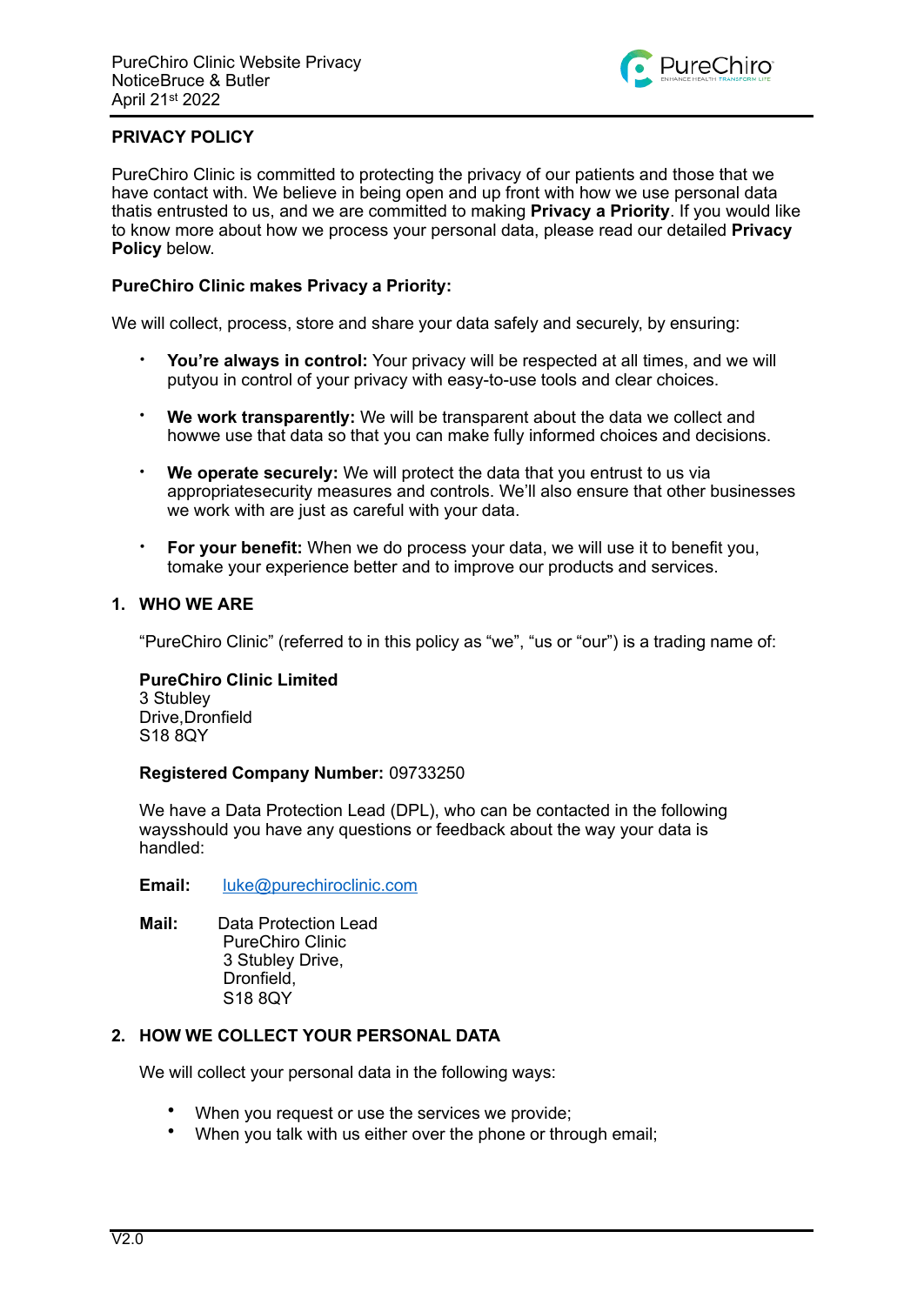

- When you visit our website;
- When you make an appointment;
- When you fill out our forms;
- When you apply to work for us;
- When you contact us via social media;
- When you subscribe to our newsletters or marketing;
- When you attend an appointment;
- When you visit our site, and your personal data is captured on our CCTV; and
- From third parties or publicly available sources (for example, job boards).

Failing to provide necessary personal data may mean that we are unable to fulfil yourrequirements.

# **3. PERSONAL DATA WE COLLECT ABOUT YOU**

We may collect, use, store and transfer different kinds of personal data about you whichwe have grouped together in the table below.

| <b>Category of personal</b><br>data | <b>Descriptio</b><br>n                                                                                                                                                                                                                                                            |
|-------------------------------------|-----------------------------------------------------------------------------------------------------------------------------------------------------------------------------------------------------------------------------------------------------------------------------------|
| <b>Identity data</b>                | First name, Surname, DOB, Signature, Gender, Title,<br>Image data, Age, Preferred name                                                                                                                                                                                            |
| <b>Contact data</b>                 | Home telephone number, Mobile phone number,<br><b>Emailaddress, Postal Addresses</b>                                                                                                                                                                                              |
| <b>Account data</b>                 | Password, Account type, Username                                                                                                                                                                                                                                                  |
| <b>Payment data</b>                 | Account number, Sort code, Bank branch, Invoice<br>total, Payment type, Billing history                                                                                                                                                                                           |
| <b>Medical data</b>                 | Medical history, Disability details, Mental health<br>details, GP address, Medication, Any surgery, Any<br>ailments, Type of health insurance                                                                                                                                     |
| <b>Treatment data</b>               | Treatment, Pain scale rating, How the discomfort<br>isaffecting the life of the individual, Patients aims<br>for treatment, Feedback                                                                                                                                              |
| <b>Appointment data</b>             | Reason for visit and how the issues began, Areas of<br>discomforts on body, Description of discomforts,<br>Appointment time and duration, Which employee has<br>been assigned to the patient, Appointment type,<br>Referral source, Repeat appointments, Status<br>ofappointment. |
| <b>Family data</b>                  | Emergency point of contact name and phone<br>number, information about children and their ages,<br>Family<br>medical history                                                                                                                                                      |
| Message data                        | Any data that is contained within a message body or a<br>subject from an individual that the recipient was<br>notexpecting to be disclosed.                                                                                                                                       |
| <b>Technical data</b>               | IP address, Browser type, The URL which the<br>useroriginated from, Cookies, Web beacons                                                                                                                                                                                          |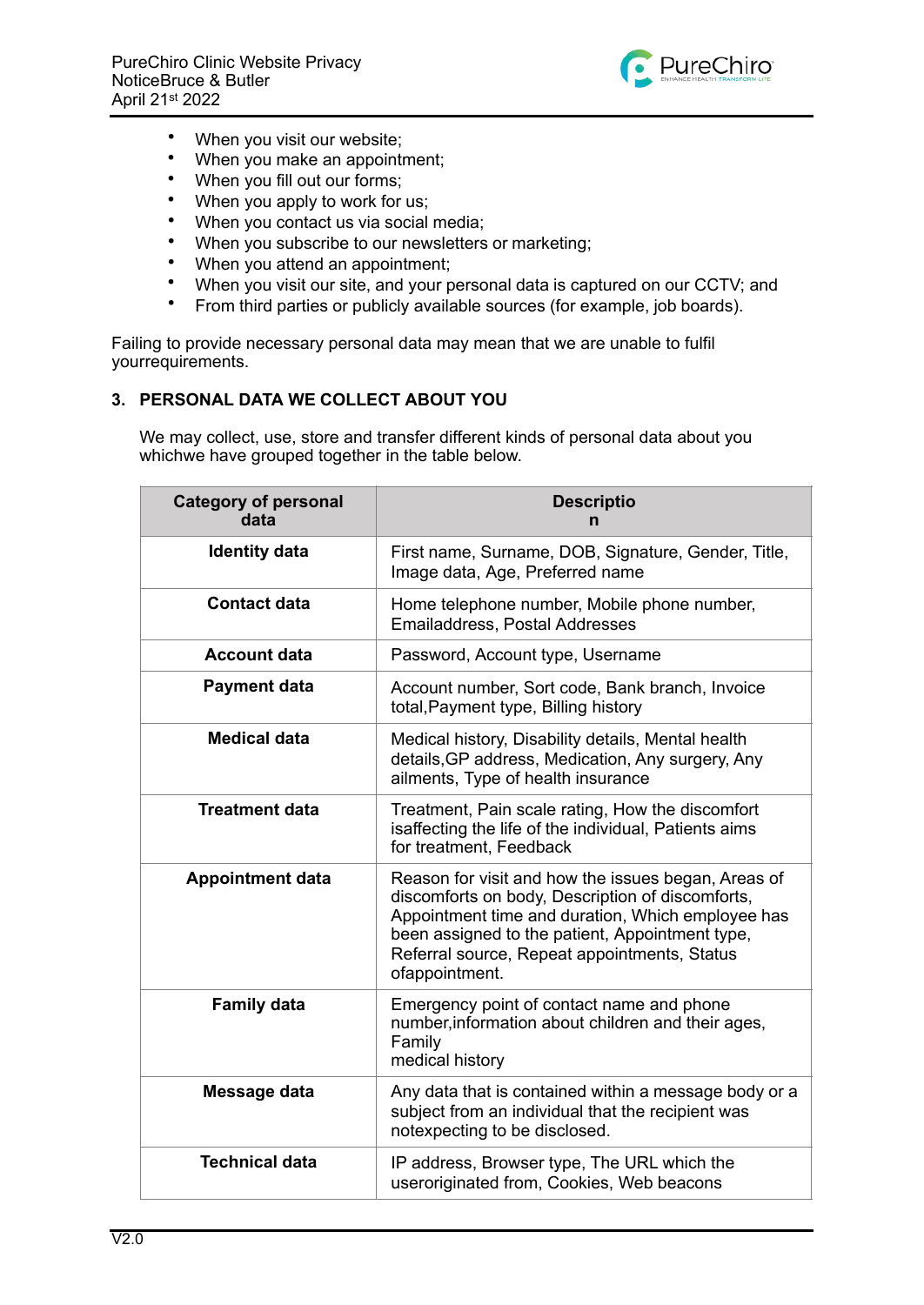

| <b>Observation data</b> | Blood Pressure, Height, Weight, Posture photos,<br>Posture details, Xray's, Measurements, Deviations                                                                                                                |
|-------------------------|---------------------------------------------------------------------------------------------------------------------------------------------------------------------------------------------------------------------|
| Lifestyle data          | Whether they smoke or have ever smoked, Whether<br>the patient drinks, Amount of exercise, Rating scale<br>for Diet, Sleep, Exercise Habits, Energy Levels and<br>Posture, details regarding sex life (if provided) |
| Job data                | Propositioned job title, Job description,<br>Contractedhours, Start date, Schedule                                                                                                                                  |
| <b>Education data</b>   | Qualifications achieved; School/College/<br>Universityattended                                                                                                                                                      |
| <b>Employment data</b>  | Employment history, Skills acquired                                                                                                                                                                                 |

## **4. HOW WE USE YOUR PERSONAL DATA**

We are only allowed to use your personal data if we have a legal basis to do so, and we are required to inform you of what that legal basis is. We have set out in the table below:the purposes for processing your data, the categories of personal data affected, and thelegal ground on which we rely on when we process the personal data.

In some circumstances we can use your personal data if it is in our legitimate interest to do so, provided that we have told you what that legitimate interest is. A legitimate interestis when we have a business or commercial reason to use your information which, when balanced against your rights, is justifiable. If we are relying on our legitimate interests, we have set that out in the table below.

| <b>Purposes for</b><br>processing                                               | <b>Categories</b><br>of personal<br>data                                                           | <b>Legal basis</b><br>for<br>processing | Legitimate<br>Interests (if<br>applicable) |
|---------------------------------------------------------------------------------|----------------------------------------------------------------------------------------------------|-----------------------------------------|--------------------------------------------|
| To process and<br>deliver our<br>servicesto you<br>which you have<br>requested. | Identity<br>Contact<br>Treatment<br>Medical<br>Payment<br>Appointment<br>Lifestyle<br>Observations | Performance of<br>a Contract            | N/A                                        |
| To manage<br>andadminister<br>appointments                                      | Identity<br>Contact<br>Appointments<br>Payment                                                     | Performance of<br>a Contract            | N/A                                        |
| To photograph<br>apatient's<br>posture                                          | Identity<br>Observation<br>Treatment                                                               | Performance of<br>a Contract            | N/A                                        |
| To provide you<br>withresources as<br>part of your<br>treatment.                | Identity<br>Contact<br>Account<br><b>Technical</b><br><b>Treatment</b><br>Message                  | Performance of<br>a Contract            | N/A                                        |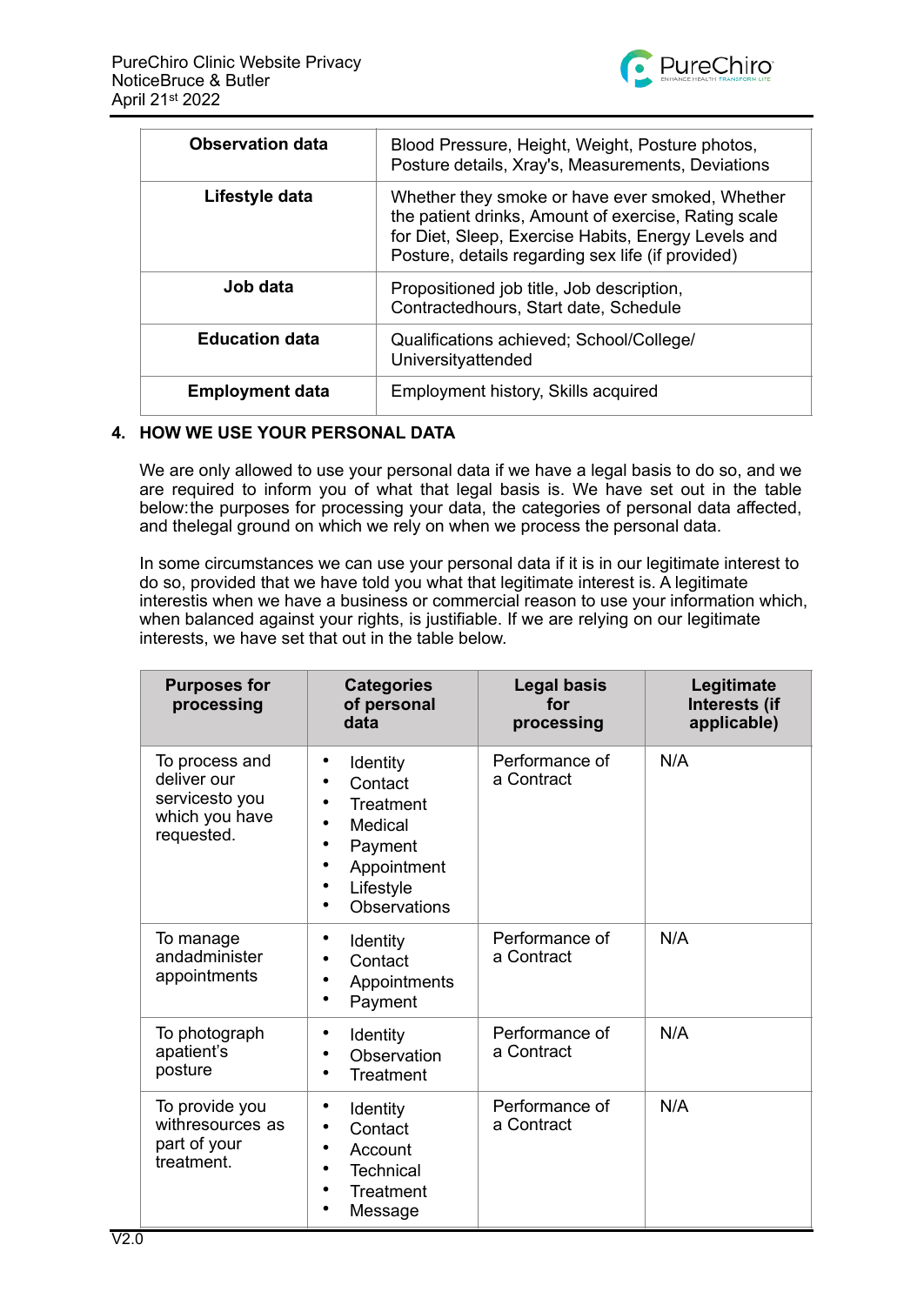

| To process your<br>Identity<br>job application<br>Contact<br>withus.<br>Job<br>Employment<br>Education | Performance of<br>aContract | N/A |
|--------------------------------------------------------------------------------------------------------|-----------------------------|-----|
|--------------------------------------------------------------------------------------------------------|-----------------------------|-----|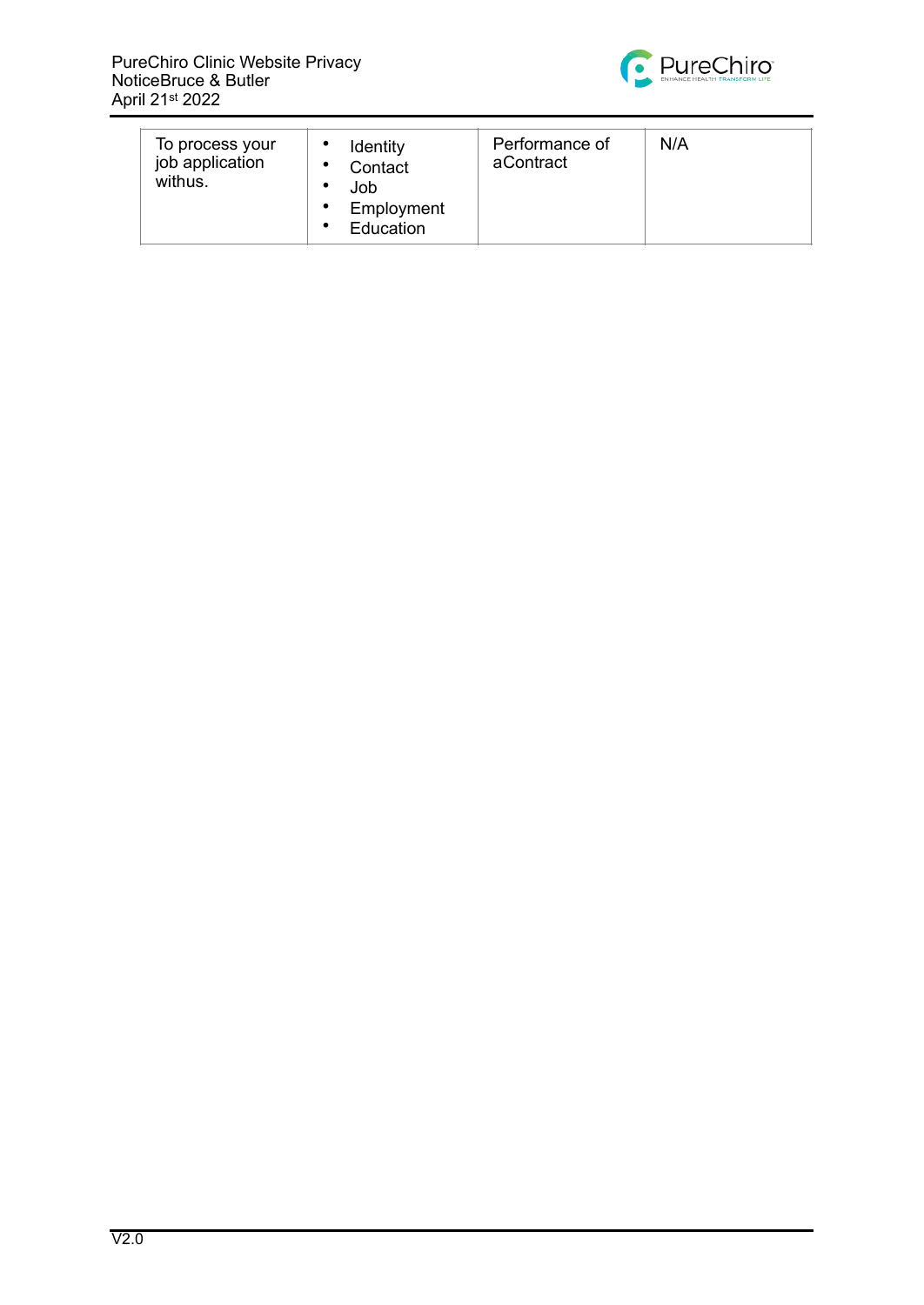

| To administer<br>CCTV in our<br>Reception<br>Area.                   | Identity                                    | Legitimate<br><b>Interests</b> | For the<br>preventionand<br>detection of<br>crime.                                                                                                        |
|----------------------------------------------------------------------|---------------------------------------------|--------------------------------|-----------------------------------------------------------------------------------------------------------------------------------------------------------|
| To manage<br>incoming<br>general<br>enquiries or<br>complaints.      | Identity<br>Contact<br>Message<br>$\bullet$ | Legitimate<br><b>Interests</b> | To ensure that<br>enquiries and<br>complaints are<br>managed<br>efficientlyand in<br>line with the<br><b>PureChiro Clinic</b><br>Complaints<br>Procedure. |
| To talk with you<br>through our<br>socialmedia<br>pages              | Identity<br>Message                         | Legitimate<br>Interests        | To be able to<br>respond to<br>patientsor<br>members of the<br>public's comments<br>on our social<br>mediapages.                                          |
| To<br>administer<br>articles or<br>newsletters<br>to<br>individuals. | Identity<br>Contact                         | Consent                        | N/A                                                                                                                                                       |

### **5. SPECIAL CATEGORY PERSONAL DATA**

Special category personal data is personal data that is more sensitive by nature such asmedical and treatment data. At PureChiro Clinic, there will be circumstances where a patient needs to inform us of personal data relating to their health so we can provide treatment accordingly.

When we process personal data concerning your health details and details concerningyour sex life, our special category condition for processing this information is for **Preventative and Occupational Medicine**, Article 9 (2)(h) of the UK General Data Protection Regulation.

### **6. WHO WE SHARE YOUR PERSONAL DATA WITH**

In order to provide you with our services and meet our legal obligations, we only shareyour personal data with third parties in the following circumstances:

- To fulfil the services that you have requested us to perform;<br>• To process debit/credit eard payments and any other transp
- To process debit/credit card payments and any other transactions authorised bythe patient;
- To administer and monitor our CCTV system;
- To securely process your patient records and information;
- To administer and manage your appointments;
- To administer marketing on behalf of PureChiro Clinic;
- To provide you with rehabilitation resources as part of your treatment; and
- To meet legal obligations, for example, for the purposes of national security,taxation and criminal investigations.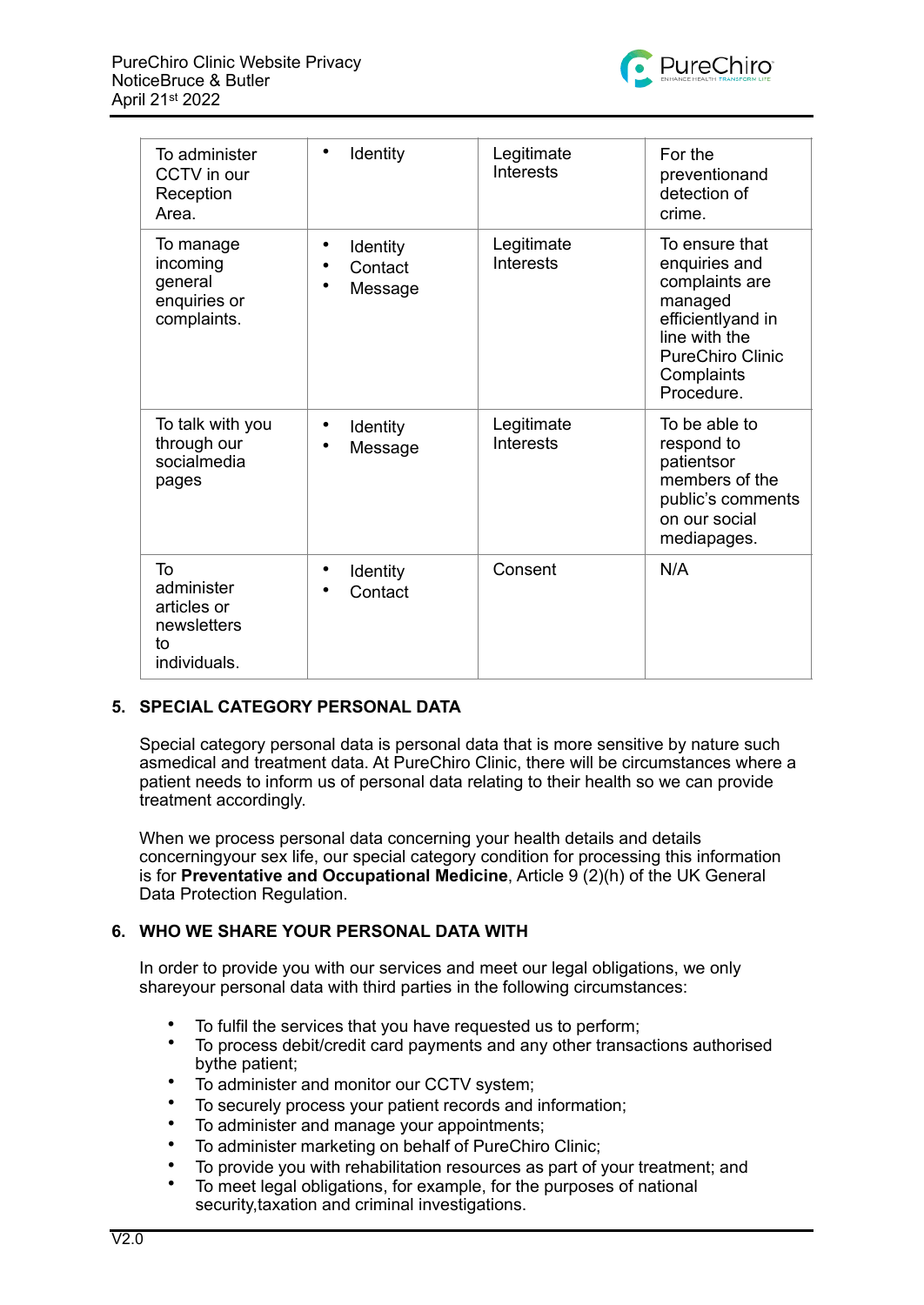

We'll never make your personal data available to anyone outside PureChiro Clinic forthem to use for their own marketing purposes without your prior consent.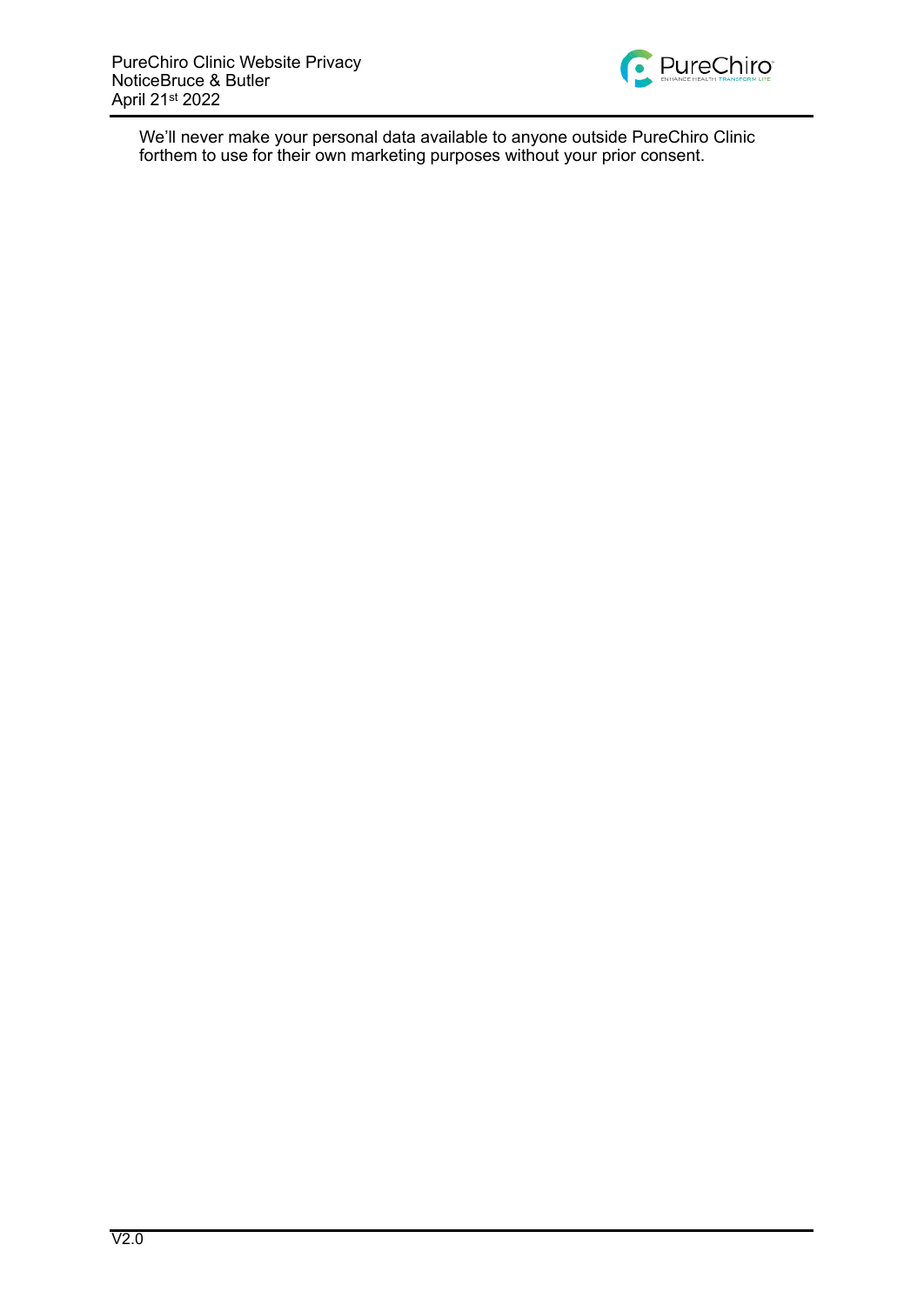

### **7. THIRD PARTY LINKS**

Our website includes links to third-party websites and plug-ins. Clicking on those links orenabling those connections may allow third parties to collect or share data about you. We do not control these third-party websites and are not responsible for their privacy statements. When you leave our website, we encourage you to read the privacy notice or policy of every website you visit.

### **8. TRANSFERRING YOUR PERSONAL DATA OUTSIDE THE EEA**

The European Economic Area (EEA) consists of the EU Member States, Iceland, Liechtenstein and Norway. If we transfer your personal data outside of the EEA, we musttell you and we will rely on one of the following:

- **Adequacy Decision:** The country we send your personal data to provides anadequate level of protection which has been approved by the European Commission.
- **Standard Contractual Clauses:** The recipient of your personal data has provided us with signed Standard Contractual Clauses which has been approvedby the European Commission. This holds the recipient accountable to safeguard the personal data.

Circumstances where your personal data may be transferred outside of the EEA are asfollows:

| <b>Purpose of</b><br>processing                                                                                                            | <b>Categories</b><br>of personal<br>data                                                                                  | <b>Third party</b>       | <b>Location</b>         | <b>Safeguards</b><br>for transfer |
|--------------------------------------------------------------------------------------------------------------------------------------------|---------------------------------------------------------------------------------------------------------------------------|--------------------------|-------------------------|-----------------------------------|
| For the<br>administrationof<br>Marketing.                                                                                                  | Identity<br>Contact                                                                                                       | <b>MailChimp</b>         | United<br><b>States</b> | SCC's                             |
| For the<br>administration of the<br>practice<br>management<br>platformthat<br>manages patient<br>records,<br>appointmentsand<br>schedules. | ٠<br>Identity<br>Contact<br>Treatment<br>Medical<br>$\bullet$<br>Payment<br>Appointment<br>Lifestyle<br>Observations<br>٠ | <b>Cliniko</b>           | Australia               | SCC's                             |
| To organise in-<br>housetalks or<br>workshops                                                                                              | ٠<br>Identity<br>Contact<br>٠<br>Payment                                                                                  | <b>Eventbrite</b>        | United<br><b>States</b> | SCC's                             |
| To securely<br>storeposture<br>photos.                                                                                                     | Identity<br>$\bullet$<br>Observation                                                                                      | <b>Apple</b><br>(iCloud) | United<br><b>States</b> | SCC's                             |
| To provide you with<br>anexercise platform<br>as part of your<br>treatment plan                                                            | ٠<br>Identity<br>Contact<br>٠<br>Account<br>٠<br><b>Technical</b><br>$\bullet$<br>$\bullet$<br>Treatment                  | Web<br><b>Exercises</b>  | United<br><b>States</b> | SCC's                             |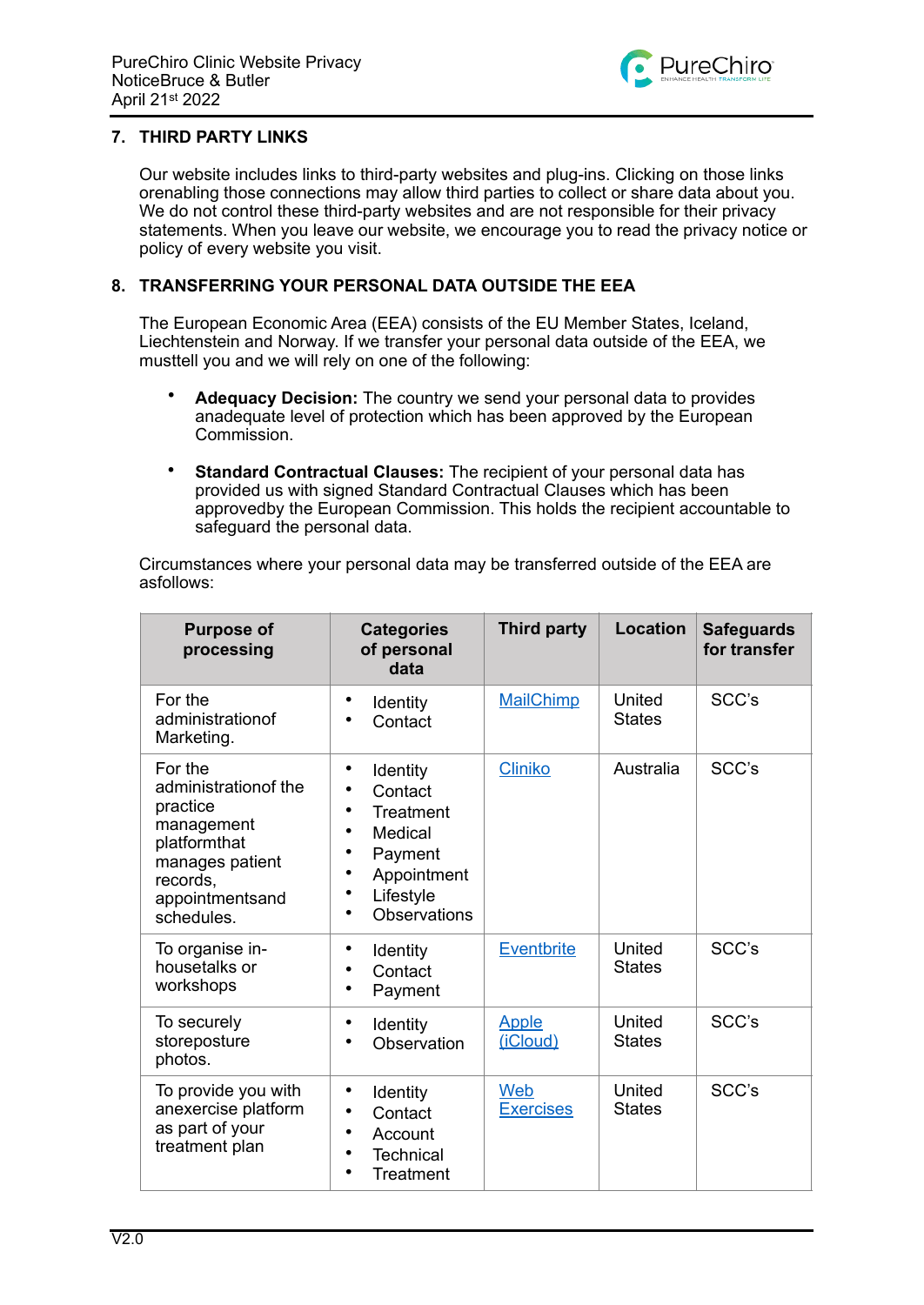

| For the<br>administration of the<br>practice<br>management<br>platform that<br>manages patient<br>records,<br>appointments, and<br>schedules. | • Identity<br>• Contact<br>• Appointment<br>• Medical | <b>Clinig Apps</b> | Australia | SCC's |
|-----------------------------------------------------------------------------------------------------------------------------------------------|-------------------------------------------------------|--------------------|-----------|-------|
|-----------------------------------------------------------------------------------------------------------------------------------------------|-------------------------------------------------------|--------------------|-----------|-------|

Before we share your personal data with a third party, we will ensure that there is an appropriate Data Processing or Sharing Agreement in place to protect that sharing ofdata.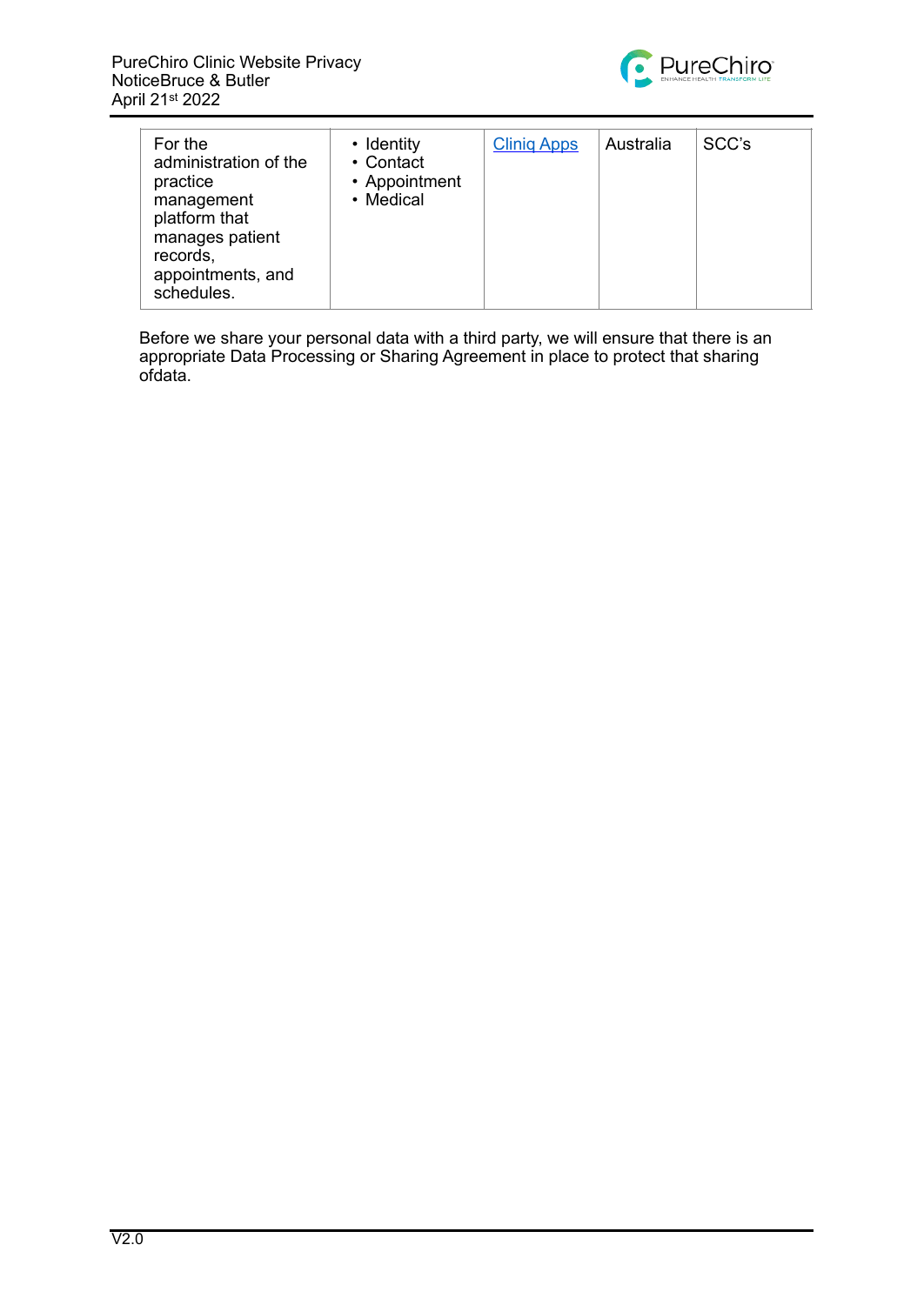

## **9. HOW LONG WE RETAIN YOUR PERSONAL DATA**

We will keep your personal data for as long as necessary to allow us to carry out our business functions. This includes satisfying any legal, accounting, or reporting requirements. When we assess how long to retain your personal data, we will considerthe following:

- Any statutory or legal obligations;
- The purposes for which we originally collected the personal data;
- The lawful grounds on which we based our processing:
- The types of personal data we have collected:
- The amount and categories of your personal data; and
- Whether the purpose of the processing could reasonably be fulfilled by othermeans.

For patients' personal data, the personal data will be retained and kept securely for up to8 years following conclusion of treatment, until the patient reaches the age of 25 if this islonger or if you pass away. After which time, the personal data will be archived, deleted or anonymised.

For unsuccessful job applicants, we will retain your personal data for 12 months followingrefusal of employment.

At PureChiro Clinic, we regularly review the retention of your personal data held withinour care to ensure that we are not keeping your personal data for longer than is necessary.

### **10. HOW WE LOOK AFTER YOUR PERSONAL DATA**

We will protect your personal data that you have provided to us via appropriate securitymeasures and controls. This includes implementing technical and organisational measures to prevent the loss, misuse or alteration of your personal data. PureChiro Clinic limit access to your personal data to those employees, agents, contractors and other third parties who have a business need to know. They will only process your personal data on our instruction, and they are subject to a duty of confidentiality.

#### **11. YOUR RIGHTS**

Everyone in the scope of the UK GDPR has rights relating to the collection and use oftheir personal data. The rights that apply to your personal data that is held within PureChiro Clinic are listed below:

**Right to be Informed:** We will always be transparent in the way we use your personaldata. You will be informed about the processing through relevant privacy policies.

**Right to Access:** You have a right to request access to the personal data that we holdabout you and this should be provided to you.

**Right to Rectification:** We want to make sure that the personal data we hold about you is accurate and up to date. If any of your details are incorrect, please let us know and wewill amend them.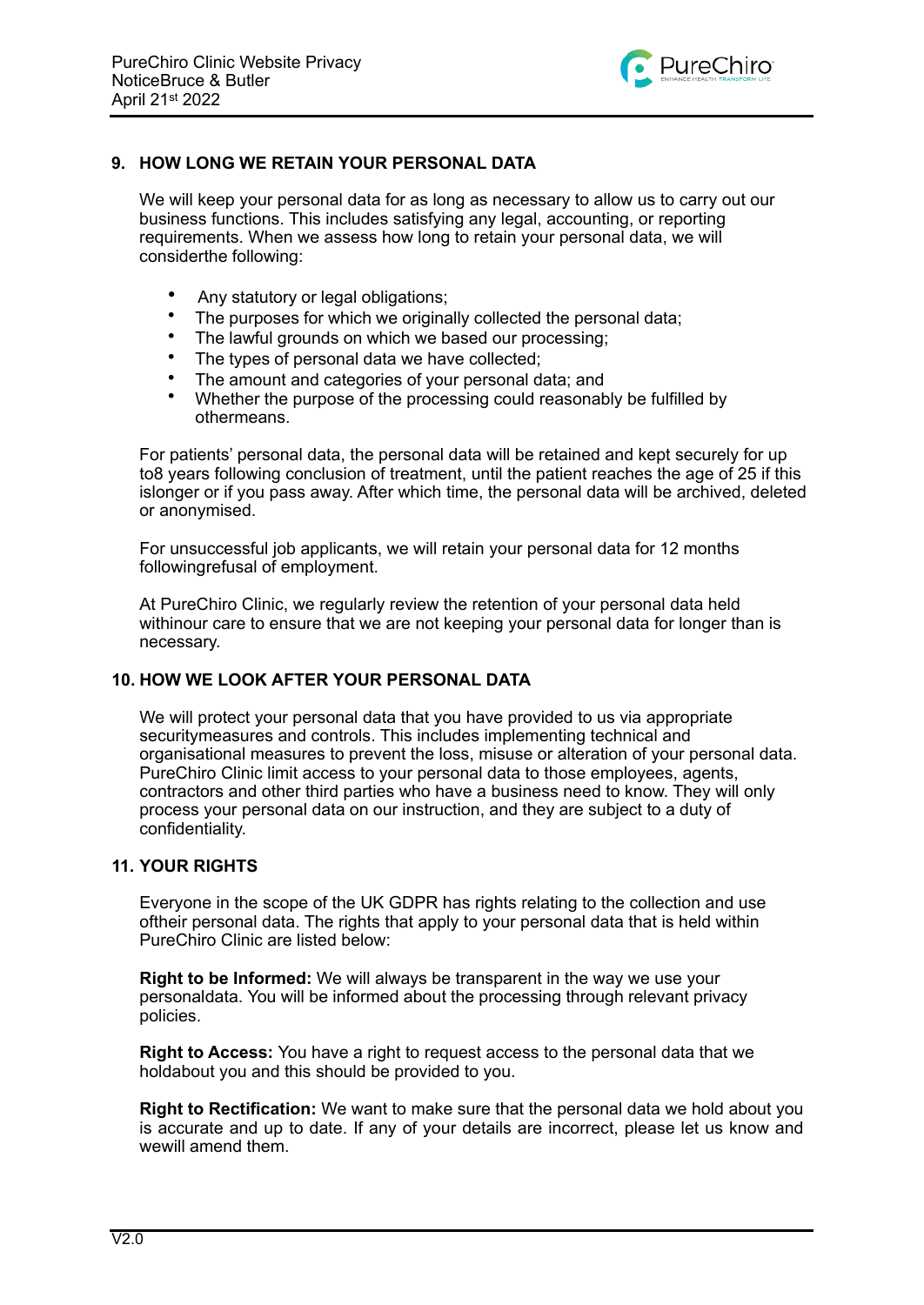

**Right to Erasure:** You have the right to have your data 'erased' in the followingsituations:

- Where the personal data is no longer necessary in relation to the purpose forwhich it was originally collected or processed;
- When you withdraw consent:
- When you object to the processing and there is no overriding legitimate interestfor continuing the processing;
- When the personal data was unlawfully processed; or
- When the personal data has to be erased in order to comply with a legalobligation.

Please note that each request will be reviewed on a case-by-case basis and where wehave a lawful reason to retain the data or where exceptions exist within our retention policy, then it may not be erased.

**Right to Restrict Processing:** You have the right to restrict processing in the followingsituations:

- Where you contest the accuracy of your personal data, we will restrict theprocessing until you have verified the accuracy of your personal data;
- When processing is unlawful, and you oppose erasure and request restrictioninstead; or
- Where we no longer need the personal data, but you require the information toestablish, exercise or defend a legal claim.

**Right to Data Portability:** In certain situations, you have the right to obtain and reuseyour personal data for your own purposes via a machine-readable format, such as

a .CSV file.

**Right to Object:** You have the right to object to the processing of your personal data inthe following circumstances:

- You no longer want to receive direct marketing.
- Where processing is based on our legitimate interests

If you want to exercise any of your rights listed above, please contact us by using thedetails below.

# **12. NOT HAPPY?**

If you feel that PureChiro Clinic have not upheld your rights, we ask that you contact usby emailing [luke@purechiroclinic.com.](mailto:luke@purechiroclinic.com)

If you are not satisfied with our response, or believe that we are not processing your personal data in accordance with the law, you have the right to lodge a complaint withthe Information Commissioners Office (ICO) by using the details below. We would be grateful for the opportunity to manage your concerns directly before you approach theICO so please contact us in the first instance.

**Address:** Information Commissioner's OfficeWycliffe House Water Lane